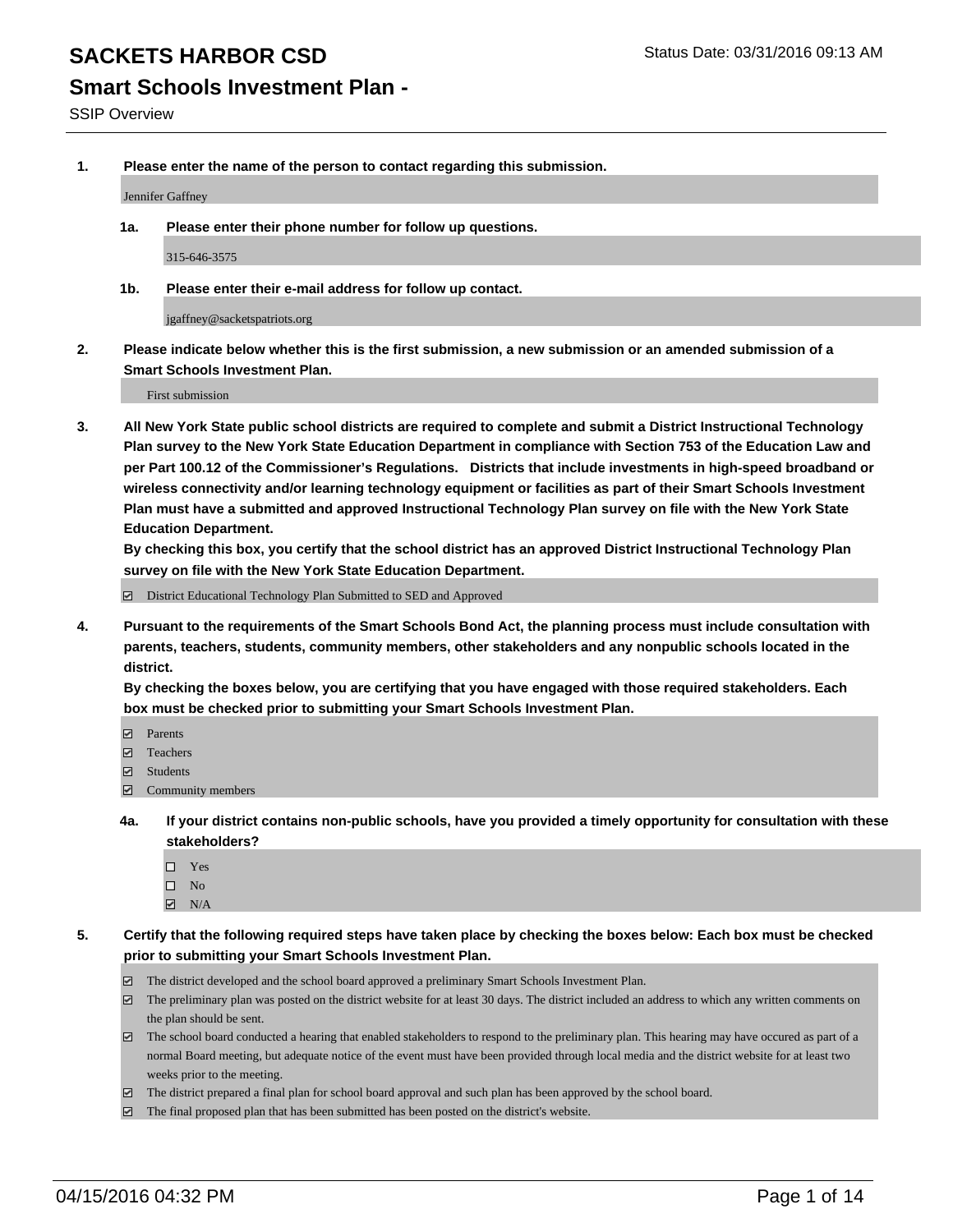#### **Smart Schools Investment Plan -**

SSIP Overview

**5a. Please upload the proposed Smart Schools Investment Plan (SSIP) that was posted on the district's website. Note that this should be different than your recently submitted Educational Technology Survey. The Final SSIP, as approved by the School Board, should also be posted on the website and remain there during the course of the projects contained therein.**

SmartSchools Plan.pptx

**6. Please enter an estimate of the total number of students and staff that will benefit from this Smart Schools Investment Plan based on the cumulative projects submitted to date.**

500

**7. An LEA/School District may partner with one or more other LEA/School Districts to form a consortium to pool Smart Schools Bond Act funds for a project that meets all other Smart School Bond Act requirements. Each school district participating in the consortium will need to file an approved Smart Schools Investment Plan for the project and submit a signed Memorandum of Understanding that sets forth the details of the consortium including the roles of each respective district.**

 $\Box$  The district plans to participate in a consortium to partner with other school district(s) to implement a Smart Schools project.

**8. Please enter the name and 6-digit SED Code for each LEA/School District participating in the Consortium.**

| <b>Partner LEA/District</b> | <b>ISED BEDS Code</b> |
|-----------------------------|-----------------------|
| (No Response)               | (No Response)         |

**9. Please upload a signed Memorandum of Understanding with all of the participating Consortium partners.**

(No Response)

**10. Your district's Smart Schools Bond Act Allocation is:**

\$318,862

**11. Enter the budget sub-allocations by category that you are submitting for approval at this time. If you are not budgeting SSBA funds for a category, please enter 0 (zero.) If the value entered is \$0, you will not be required to complete that survey question.**

|                                       | Sub-<br>Allocations |
|---------------------------------------|---------------------|
| School Connectivity                   | 0                   |
| Connectivity Projects for Communities |                     |
| <b>Classroom Technology</b>           | 39,394              |
| Pre-Kindergarten Classrooms           | 0                   |
| Replace Transportable Classrooms      | 0                   |
| High-Tech Security Features           | 0                   |
| Totals:                               | 39,394.00           |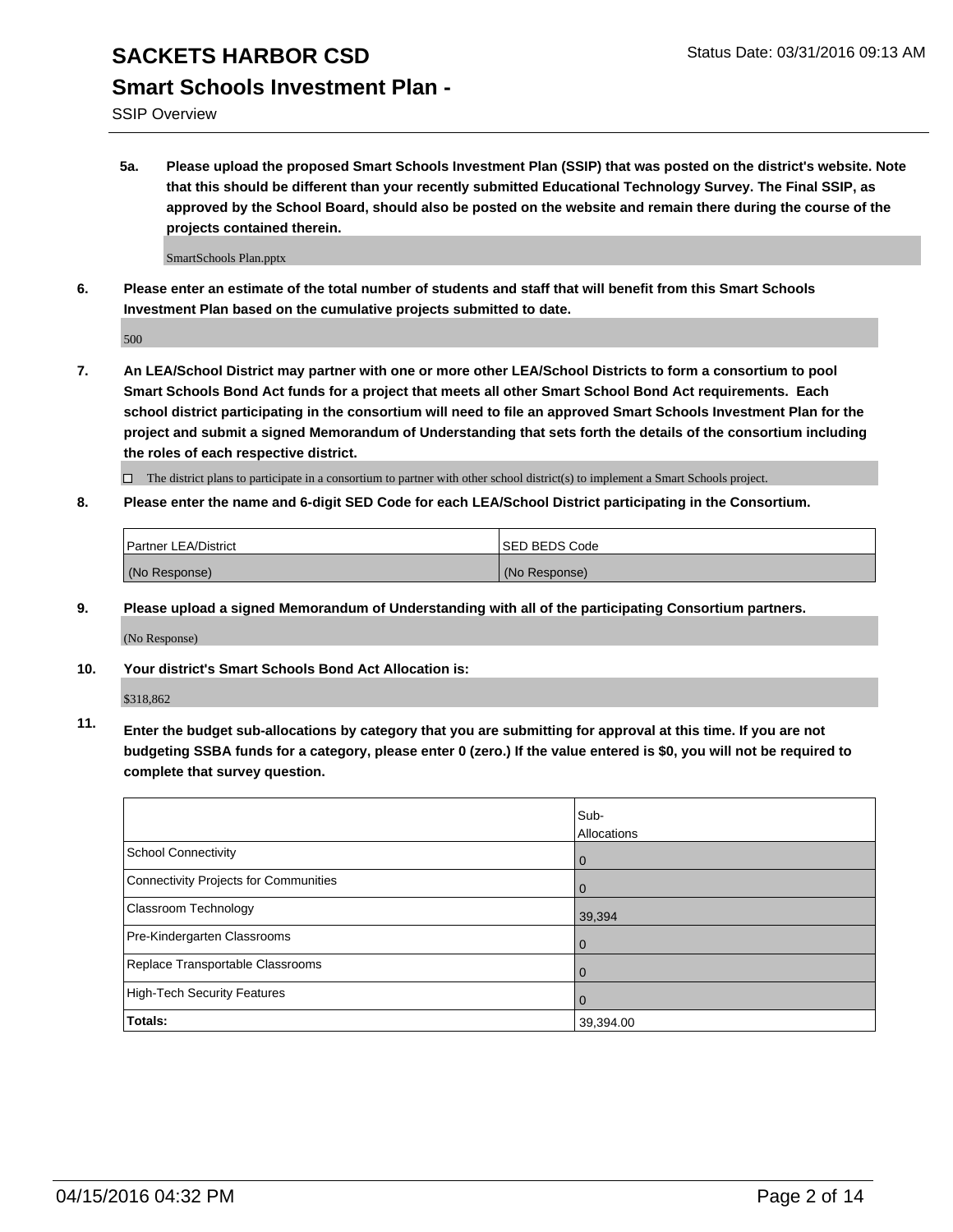School Connectivity

- **1. In order for students and faculty to receive the maximum benefit from the technology made available under the Smart Schools Bond Act, their school buildings must possess sufficient connectivity infrastructure to ensure that devices can be used during the school day. Smart Schools Investment Plans must demonstrate that:**
	- **sufficient infrastructure that meets the Federal Communications Commission's 100 Mbps per 1,000 students standard currently exists in the buildings where new devices will be deployed, or**
	- **is a planned use of a portion of Smart Schools Bond Act funds, or**
	- **is under development through another funding source.**

**Smart Schools Bond Act funds used for technology infrastructure or classroom technology investments must increase the number of school buildings that meet or exceed the minimum speed standard of 100 Mbps per 1,000 students and staff within 12 months. This standard may be met on either a contracted 24/7 firm service or a "burstable" capability. If the standard is met under the burstable criteria, it must be:**

**1. Specifically codified in a service contract with a provider, and**

**2. Guaranteed to be available to all students and devices as needed, particularly during periods of high demand, such as computer-based testing (CBT) periods.**

**Please describe how your district already meets or is planning to meet this standard within 12 months of plan submission.**

(No Response)

- **1a. If a district believes that it will be impossible to meet this standard within 12 months, it may apply for a waiver of this requirement, as described on the Smart Schools website. The waiver must be filed and approved by SED prior to submitting this survey.**
	- By checking this box, you are certifying that the school district has an approved waiver of this requirement on file with the New York State Education Department.
- **2. Connectivity Speed Calculator (Required)**

|                         | Number of<br>Students | Multiply by<br>100 Kbps | Divide by 1000<br>to Convert to<br>Required<br>Speed in Mb | <b>Current Speed</b><br>in Mb | Expected<br>Speed to be<br> Attained Within   Required<br>12 Months | <b>Expected Date</b><br>When<br>Speed<br>Will be<br>Met |
|-------------------------|-----------------------|-------------------------|------------------------------------------------------------|-------------------------------|---------------------------------------------------------------------|---------------------------------------------------------|
| <b>Calculated Speed</b> | (No<br>Response)      | (No Response)           | (No<br>Response)                                           | (No<br>Response)              | (No<br>Response)                                                    | (No<br>Response)                                        |

**3. Briefly describe how you intend to use Smart Schools Bond Act funds for high-speed broadband and/or wireless connectivity projects in school buildings.**

(No Response)

**4. Briefly describe the linkage between the district's District Instructional Technology Plan and the proposed projects. (There should be a link between your response to this question and your response to Question 1 in Part E. Curriculum and Instruction "What are the district's plans to use digital connectivity and technology to improve teaching and learning?)**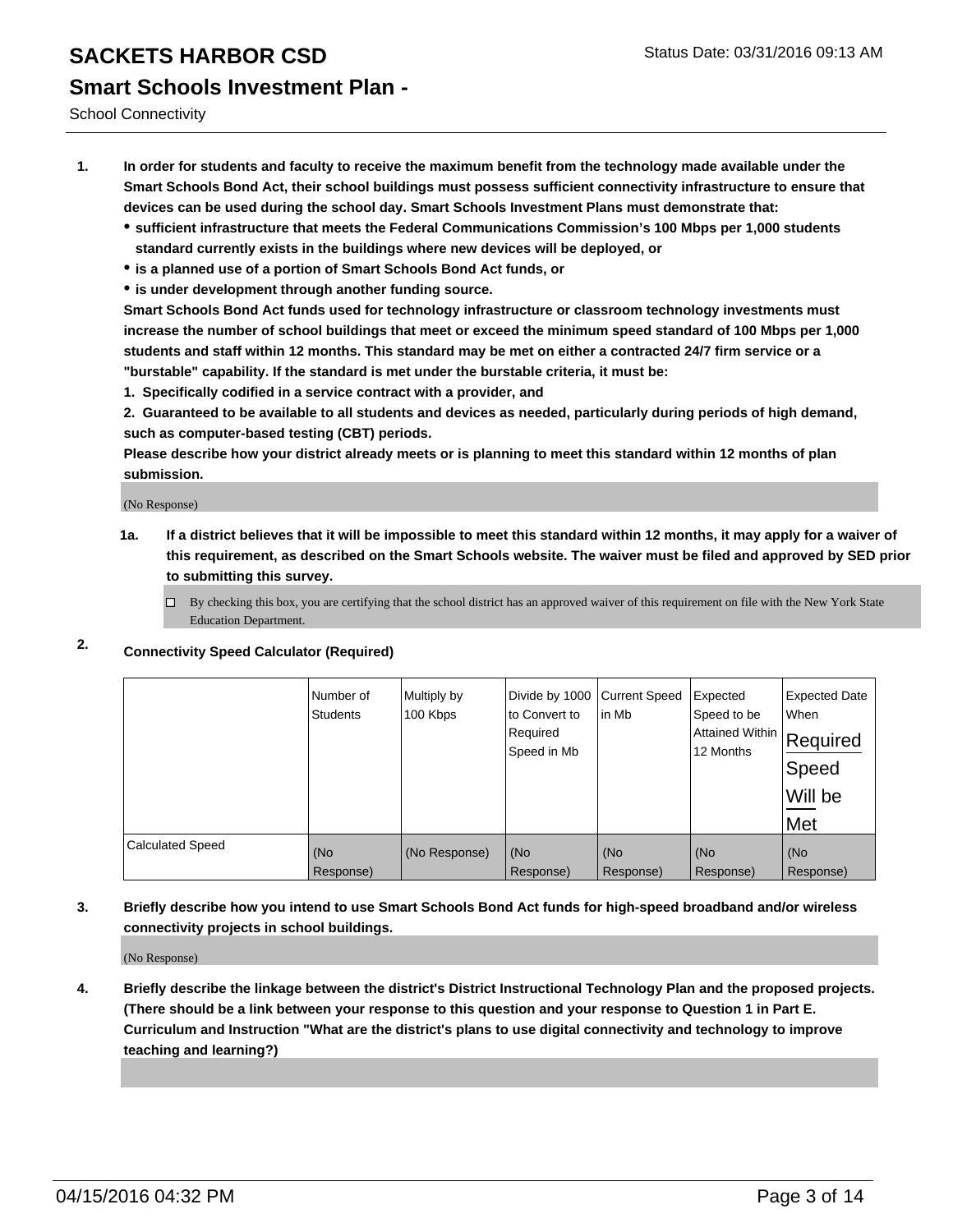School Connectivity

**5. If the district wishes to have students and staff access the Internet from wireless devices within the school building, or in close proximity to it, it must first ensure that it has a robust Wi-Fi network in place that has sufficient bandwidth to meet user demand.**

**Please describe how you have quantified this demand and how you plan to meet this demand.**

(No Response)

**6. As indicated on Page 5 of the guidance, the Office of Facilities Planning will have to conduct a preliminary review of all capital projects, including connectivity projects.**

| <b>Project Number</b> |  |
|-----------------------|--|
| (No Response)         |  |

**7. Certain high-tech security and connectivity infrastructure projects may be eligible for an expedited review process as determined by the Office of Facilities Planning.**

**Was your project deemed eligible for streamlined review?**

(No Response)

**8. Include the name and license number of the architect or engineer of record.**

| <i>Name</i>   | License Number |
|---------------|----------------|
| (No Response) | (No Response)  |

**9. If you are submitting an allocation for School Connectivity complete this table. Note that the calculated Total at the bottom of the table must equal the Total allocation for this category that you entered in the SSIP Overview overall budget.** 

|                                            | Sub-<br>Allocation |
|--------------------------------------------|--------------------|
| Network/Access Costs                       | (No Response)      |
| <b>Outside Plant Costs</b>                 | (No Response)      |
| School Internal Connections and Components | (No Response)      |
| <b>Professional Services</b>               | (No Response)      |
| Testing                                    | (No Response)      |
| <b>Other Upfront Costs</b>                 | (No Response)      |
| <b>Other Costs</b>                         | (No Response)      |
| Totals:                                    |                    |

| Select the allowable expenditure | litem to be purchased | Quantity      | Cost per Item | <b>Total Cost</b> |
|----------------------------------|-----------------------|---------------|---------------|-------------------|
| type.                            |                       |               |               |                   |
| Repeat to add another item under |                       |               |               |                   |
| each type.                       |                       |               |               |                   |
| (No Response)                    | (No Response)         | (No Response) | (No Response) | (No Response)     |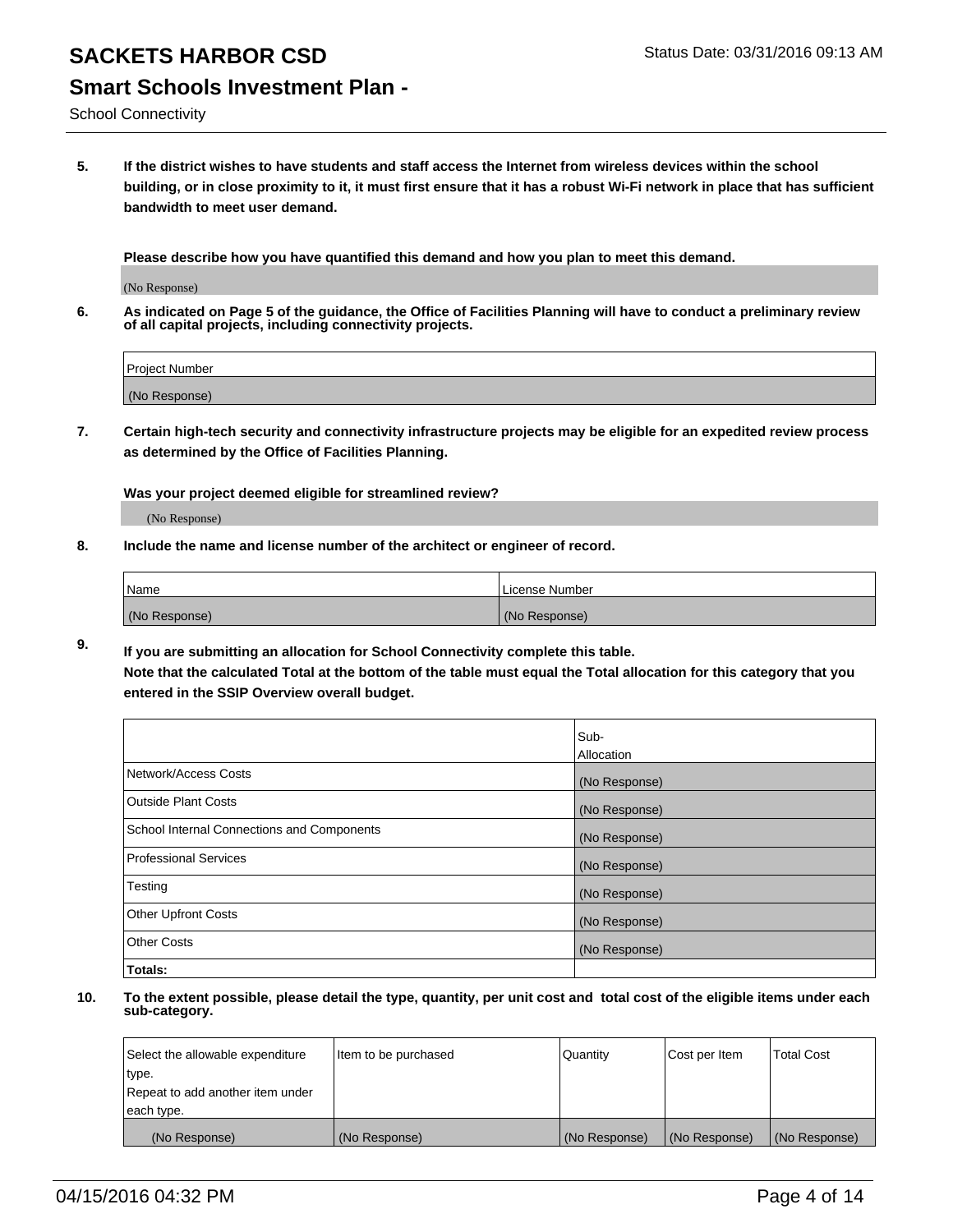#### **Smart Schools Investment Plan -**

Community Connectivity (Broadband and Wireless)

**1. Briefly describe how you intend to use Smart Schools Bond Act funds for high-speed broadband and/or wireless connectivity projects in the community.**

(No Response)

**2. Please describe how the proposed project(s) will promote student achievement and increase student and/or staff access to the Internet in a manner that enhances student learning and/or instruction outside of the school day and/or school building.**

(No Response)

**3. Community connectivity projects must comply with all the necessary local building codes and regulations (building and related permits are not required prior to plan submission).**

 $\Box$  I certify that we will comply with all the necessary local building codes and regulations.

**4. Please describe the physical location of the proposed investment.**

(No Response)

**5. Please provide the initial list of partners participating in the Community Connectivity Broadband Project, along with their Federal Tax Identification (Employer Identification) number.**

| <b>Project Partners</b> | <b>IFederal ID#</b> |
|-------------------------|---------------------|
| (No Response)           | (No Response)       |

**6. If you are submitting an allocation for Community Connectivity, complete this table.**

**Note that the calculated Total at the bottom of the table must equal the Total allocation for this category that you entered in the SSIP Overview overall budget.**

|                                    | Sub-Allocation |
|------------------------------------|----------------|
| Network/Access Costs               | (No Response)  |
| Outside Plant Costs                | (No Response)  |
| Tower Costs                        | (No Response)  |
| <b>Customer Premises Equipment</b> | (No Response)  |
| Professional Services              | (No Response)  |
| Testing                            | (No Response)  |
| <b>Other Upfront Costs</b>         | (No Response)  |
| Other Costs                        | (No Response)  |
| Totals:                            |                |

| Select the allowable expenditure | litem to be purchased | Quantity      | Cost per Item | <b>Total Cost</b> |
|----------------------------------|-----------------------|---------------|---------------|-------------------|
| type.                            |                       |               |               |                   |
| Repeat to add another item under |                       |               |               |                   |
| each type.                       |                       |               |               |                   |
| (No Response)                    | (No Response)         | (No Response) | (No Response) | (No Response)     |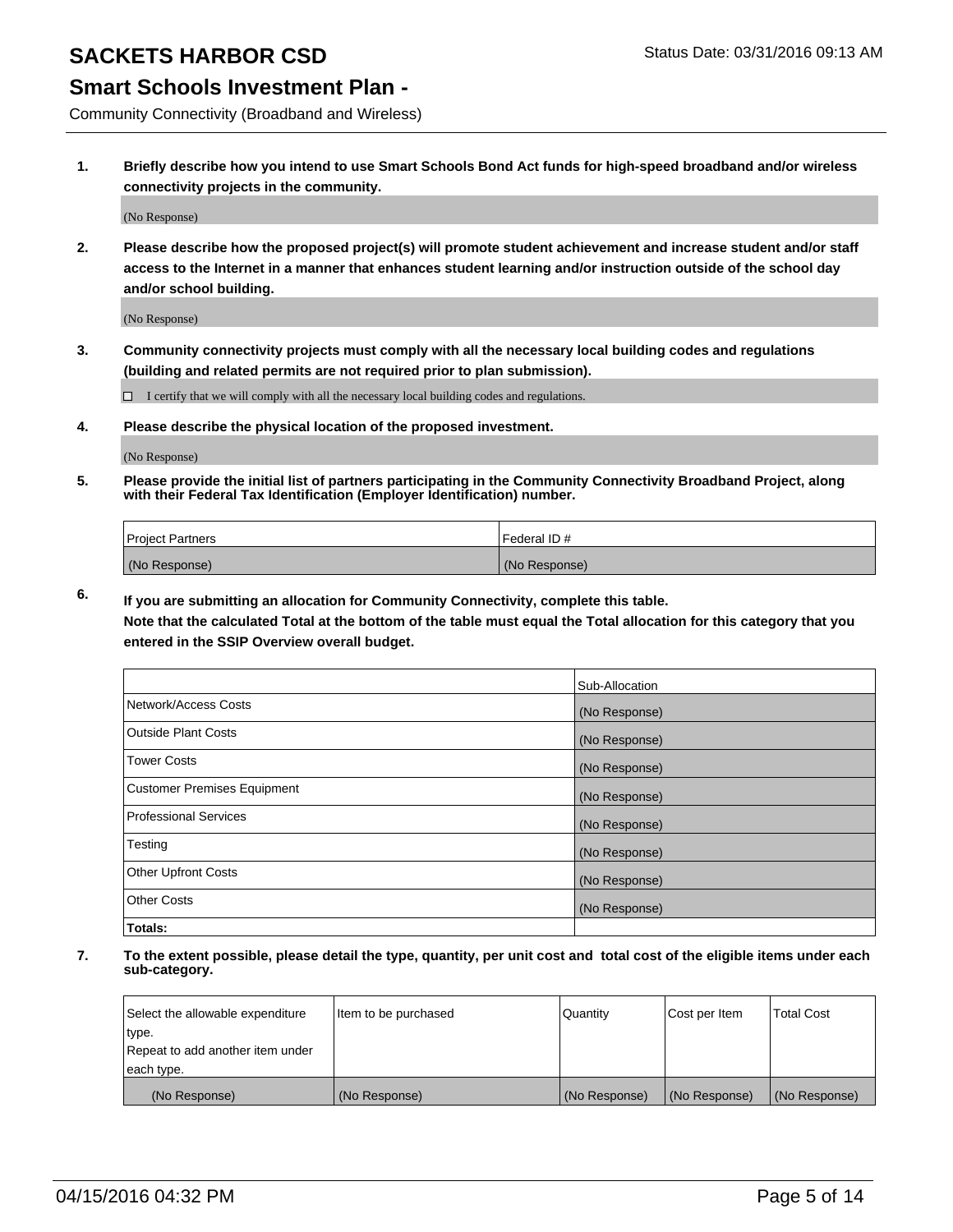Classroom Learning Technology

**1. In order for students and faculty to receive the maximum benefit from the technology made available under the Smart Schools Bond Act, their school buildings must possess sufficient connectivity infrastructure to ensure that devices can be used during the school day. Smart Schools Investment Plans must demonstrate that sufficient infrastructure that meets the Federal Communications Commission's 100 Mbps per 1,000 students standard currently exists in the buildings where new devices will be deployed, or is a planned use of a portion of Smart Schools Bond Act funds, or is under development through another funding source.**

**Smart Schools Bond Act funds used for technology infrastructure or classroom technology investments must increase the number of school buildings that meet or exceed the minimum speed standard of 100 Mbps per 1,000 students and staff within 12 months. This standard may be met on either a contracted 24/7 firm service or a "burstable" capability. If the standard is met under the burstable criteria, it must be:**

**1. Specifically codified in a service contract with a provider, and**

**2. Guaranteed to be available to all students and devices as needed, particularly during periods of high demand, such as computer-based testing (CBT) periods.**

**Please describe how your district already meets or is planning to meet this standard within 12 months of plan submission.**

Sackets Harbor Central School is already in compliance with the Federal Communications Commission minimum speed standard of 100 Mbps per 1,000 students. The network infrastructure of the school district combined with the internet speed of our ISP allow the district to meet these requirements.

#### **1a. If a district believes that it will be impossible to meet this standard within 12 months, it may apply for a waiver of this requirement, as described on the Smart Schools website. The waiver must be filed and approved by SED prior to submitting this survey.**

 $\Box$  By checking this box, you are certifying that the school district has an approved waiver of this requirement on file with the New York State Education Department.

| 2. | <b>Connectivity Speed Calculator (Required)</b> |  |  |
|----|-------------------------------------------------|--|--|
|    |                                                 |  |  |

|                         | Number of<br><b>Students</b> | Multiply by<br>100 Kbps | Divide by 1000<br>to Convert to<br>Required<br>Speed in Mb | <b>Current Speed</b><br>in Mb | Expected<br>Speed to be<br><b>Attained Within</b><br>12 Months | <b>Expected Date</b><br>When<br>Required<br>Speed<br>Will be<br>Met |
|-------------------------|------------------------------|-------------------------|------------------------------------------------------------|-------------------------------|----------------------------------------------------------------|---------------------------------------------------------------------|
| <b>Calculated Speed</b> | 452                          | 45,200                  | 45.2 Mb                                                    | 100Mb                         | (No<br>Response)                                               | (No<br>Response)                                                    |
| Totals:                 | 452.00                       | 45,200.00               |                                                            |                               |                                                                |                                                                     |

**3. If the district wishes to have students and staff access the Internet from wireless devices within the school building, or in close proximity to it, it must first ensure that it has a robust Wi-Fi network in place that has sufficient bandwidth to meet user demand.**

**Please describe how you have quantified this demand and how you plan to meet this demand.**

The Sackets Harbor Central School District purchased and deployed a wireless umbrella system 2 years ago spreading wireless internet access throughout the building. Prior to purchase, the specifications of the network were customized to ensure the proper bandwidth and speed were attainable to support anticipated network traffic.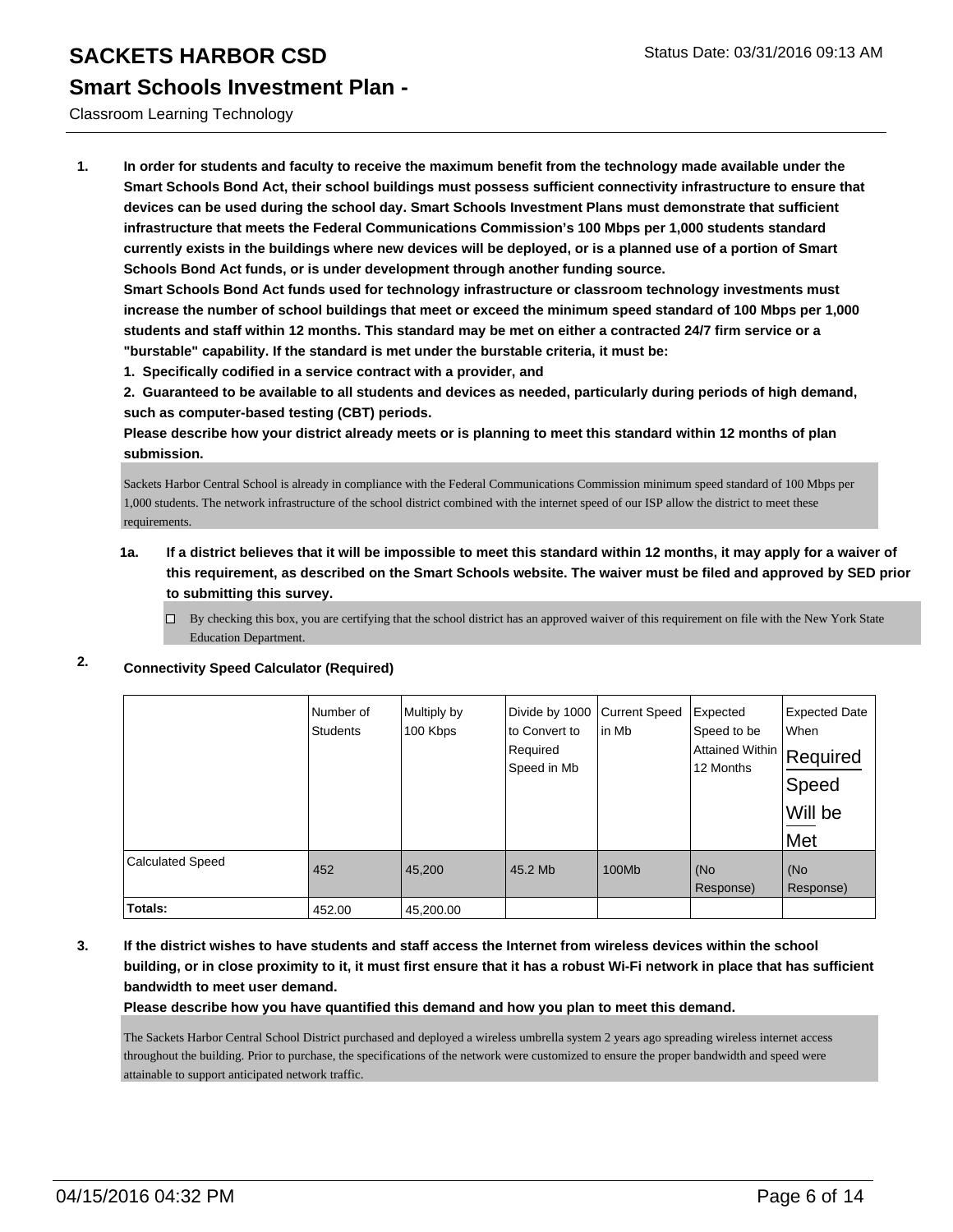#### **Smart Schools Investment Plan -**

#### Classroom Learning Technology

**4. All New York State public school districts are required to complete and submit an Instructional Technology Plan survey to the New York State Education Department in compliance with Section 753 of the Education Law and per Part 100.12 of the Commissioner's Regulations.**

**Districts that include educational technology purchases as part of their Smart Schools Investment Plan must have a submitted and approved Instructional Technology Plan survey on file with the New York State Education Department.**

- $\boxdot$  By checking this box, you are certifying that the school district has an approved Instructional Technology Plan survey on file with the New York State Education Department.
- **5. Describe the devices you intend to purchase and their compatibility with existing or planned platforms or systems. Specifically address the adequacy of each facility's electrical, HVAC and other infrastructure necessary to install and support the operation of the planned technology.**
	- 4. The Sackets Harbor Central School intends to purchase the following devices using our Smart Schools allocation:
	- Laptops Allow teachers and students to work seamlessly with their Google environment resources and provide a better experience browsing the web for research projects and utilizing education driven games that enhance learning. These will replace aging and unreliable laptops.
	- Tablets expand on our pool of iPads and allow more classes to utilize them and their apps. Allow elementary students to enhance and enrich learning by using apps that engage them in learning.
	- Interactive Whiteboards enhance the classroom learning experience for students and also the teaching experience for teachers. Interactive whiteboards allow the students to be more engaged and give teachers more tools to enhance learning. These boards will replace aging and unreliable interactive whiteboards.

\*Please note, our plan is to extend the funds over 8-10 years to ensure we have an appropriate replacement cycle in place.

All of the devices will be contained in charging carts or stations to be stored in designated locations confirmed to have adequate electrical supply. All laptops' and tablets' batteries will be consistently charged to be ready for student and/or staff use. All classrooms have numerous outlets to permit electrical supply for interactive boards and for the charging carts or stations should they be located temporarily in these locations.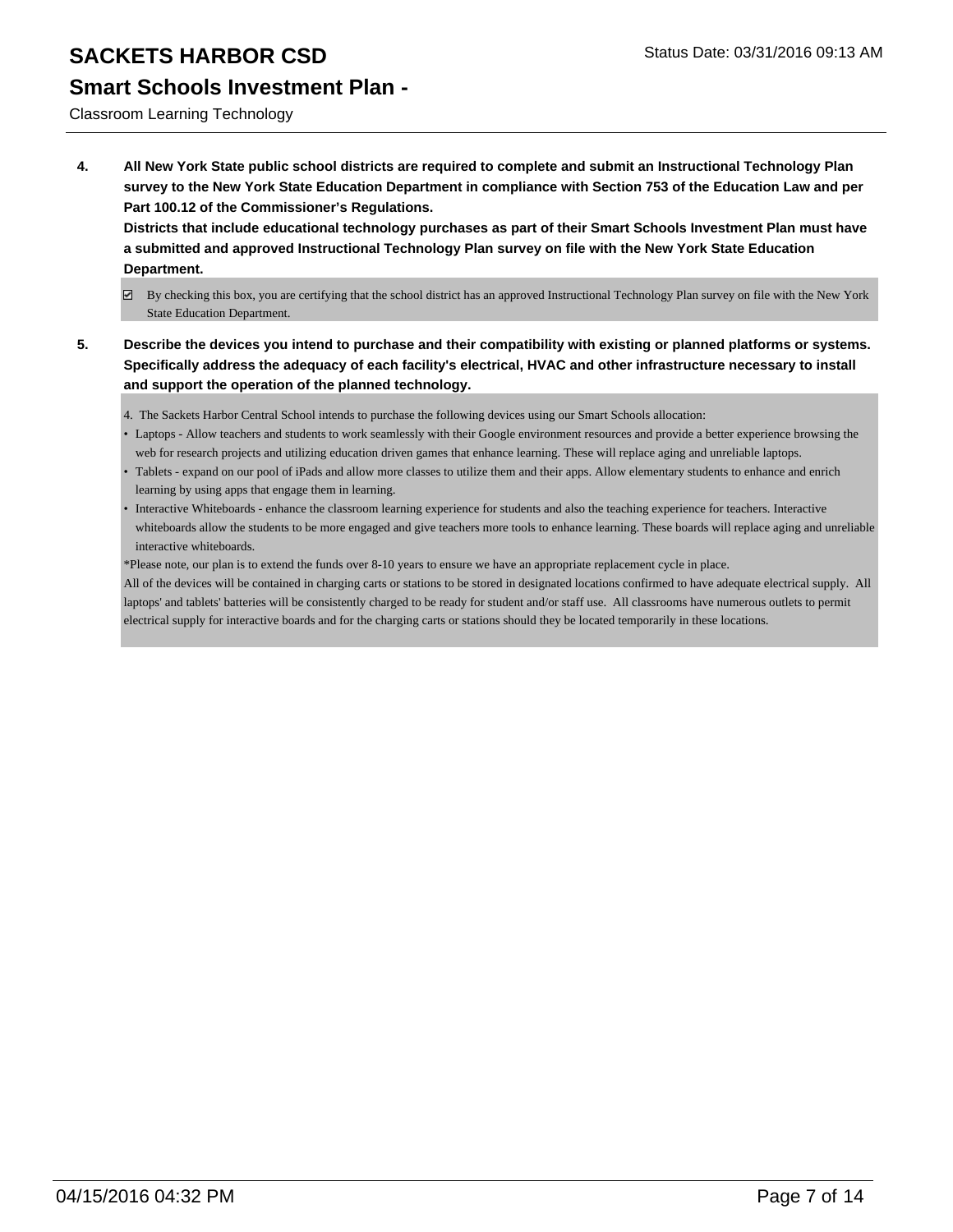#### **Smart Schools Investment Plan -**

Classroom Learning Technology

- **6. Describe how the proposed technology purchases will:**
	- **> enhance differentiated instruction;**
	- **> expand student learning inside and outside the classroom;**
	- **> benefit students with disabilities and English language learners; and**
	- **> contribute to the reduction of other learning gaps that have been identified within the district.**

**The expectation is that districts will place a priority on addressing the needs of students who struggle to succeed in a rigorous curriculum. Responses in this section should specifically address this concern and align with the district's Instructional Technology Plan (in particular Question 2 of E. Curriculum and Instruction: "Does the district's instructional technology plan address the needs of students with disabilities to ensure equitable access to instruction, materials and assessments?" and Question 3 of the same section: "Does the district's instructional technology plan address the provision of assistive technology specifically for students with disabilities to ensure access to and participation in the general curriculum?"**

The proposed technology will enhance differentiated instruction, expand student learning, benefit students with disabilities and English Language Learners, and contribute to the reduction of other learning gaps that have been identified within the district.

Tablets - The iPad has proven to be a useful educational tool in classrooms. Research has shown that iPads increase student engagement and allow teachers to personalize instruction so that students can learn effectively. Apple products make available a variety of apps that allow teachers to be responsive to students' varied interests, readiness levels, and academic abilities. Students with disabilities, English Language Learners, struggling learners enrolled in our Academic Intervention Programs, and others will have access to these devices to enhance their educational experiences. The iPads will be able to assist the teacher in addressing students' deficiencies and also in the tracking of data to be used as part of our data-driven instructional programs. Teachers will likely find that iPad apps help them to organize and manage their work-flow more efficiently. Learners with speech, language and communication difficulties, literacy and/or math deficiencies, visual impairments, or the reluctant learners will benefit most from the incorporation of these devices into our educational setting.

Laptops - Like the iPad, Chromebooks and the associated GoogleApps for Education, have proven to have a positive impact on student learning. Chromebooks utilize the power of the web to help students explore, discover, collaborate, and learn. The Internet allows students the resources and tools to accommodate different types of learners. One of the greatest benefits of the Chromebooks is that learning can take place anywhere and at anytime. Google Drive, Gmail, and other Google products can be accessed from school or home. The Chromebooks will also be used to enhance our district's special education, academic intervention, and response to intervention services. The increase in the number of personal laptops also supports the tranistion to computer-based testing.

Interactive whiteboards - Teachers and students benefit from the use of SMART boards in classrooms. The effective use of the device benefits the teaching and learning process. The device provides additional ways for teachers to teach and for students to learn. Student engagement is increased and the use of the interactive whiteboard can help to accommodate different learning styles. The boards will be placed in both general and special education clasrooms. All Sackets Harbor Central students are fully included in the general curriculum, thus, the inclusion of these devices in all classrooms will benefit all learners equally.

#### **7. Where appropriate, briefly describe how the proposed technology purchases will enhance ongoing communication with parents and other stakeholders and help the district facilitate technology-based regional partnerships, including distance learning and other efforts.**

The Sackets Harbor Central School District prides itself on the use of technology to improve the home/school connection. The incorporation of these devices, namely the iPads and Chromebooks, have the potential to enhance ongoing communication with parents and other stakeholders. Both the iPads and Chromebooks have apps and programs which allow parents/guardians to see what projects and/or skills their children are working on. Parents will have more of an opportunity to directly assist their child on the homefront.

Our school district is currently involved in a Distance Learning consortium facilitated by the Jefferson-Lewis BOCES. Through our participation in this group, area school districts are collaborating to increase distance learning opportunities for teachers and students alike. Whether the opportunities are online field trips for elementary students, shared courses for high school students, or professional development offered to teachers, increasing the number of personal devices available for students and teachers will help to ensure the success of distance learning initiatives.

The Sackets Harbor Parent Teacher Organization (PTO) has been integral in helping to sustain technology hardware in our school building. For instance,they have provided our district with 1-2 interactive white boards per year and members of the group have written a grant to get our school an iPad cart. This group has a vested interest in the success of our technology integration program and is fully supportive of our plan to continue to populate our classrooms with these valuable teaching and learning resources.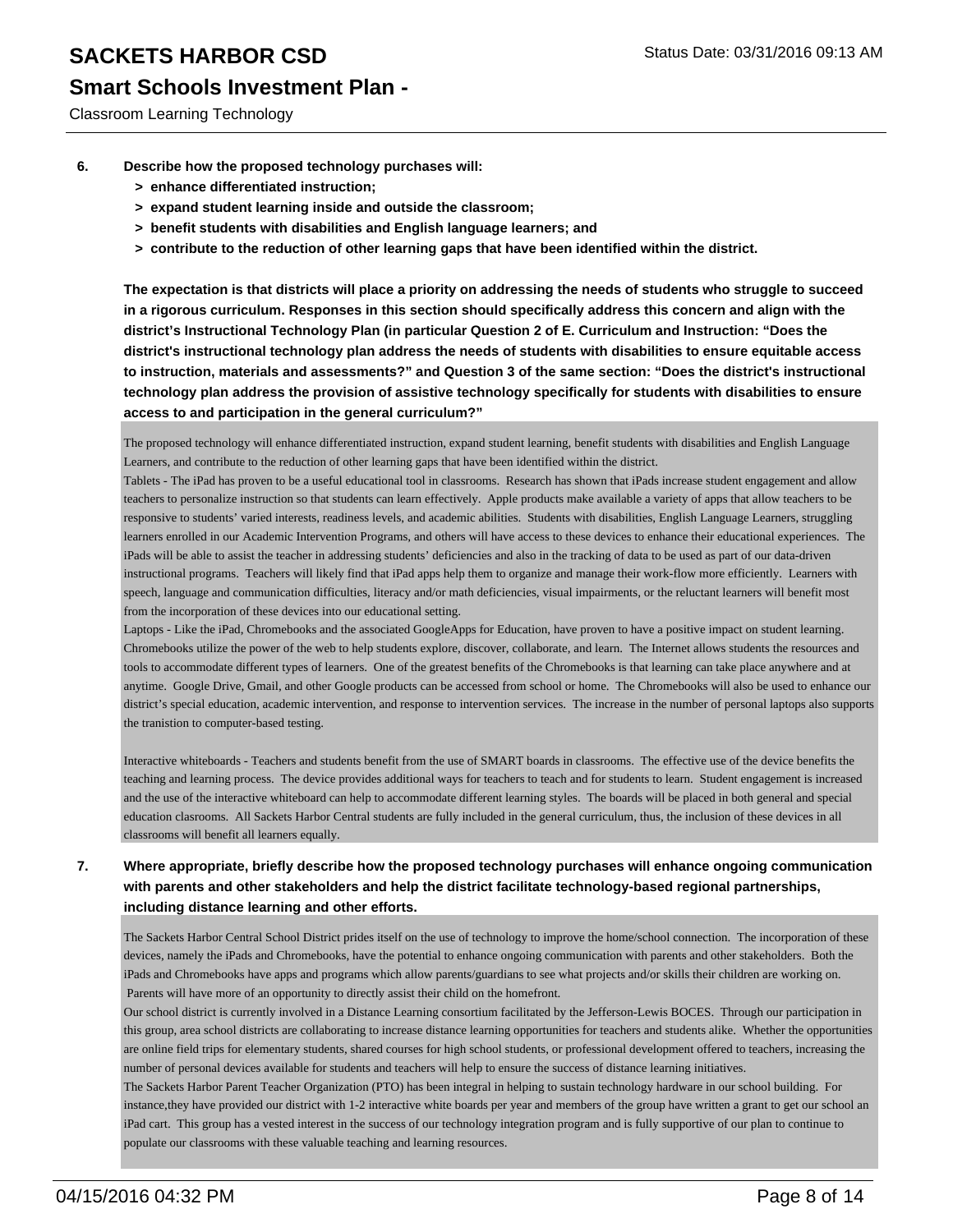Classroom Learning Technology

**8. Describe the district's plan to provide professional development to ensure that administrators, teachers and staff can employ the technology purchased to enhance instruction successfully.**

**Note: This response should be aligned and expanded upon in accordance with your district's response to Question 1 of F. Professional Development of your Instructional Technology Plan: "Please provide a summary of professional development offered to teachers and staff, for the time period covered by this plan, to support technology to enhance teaching and learning. Please include topics, audience and method of delivery within your summary."**

In accordance with the Sackets Harbor Central School Technology Plan, we plan to provide quality professional development to ensure that administrators, teachers, and staff can employ the devices to enhance teaching and learning. The professional development will occur in a variety of ways throughout the time period of implementation and evaluation. We will utilize both external and internal resources to meet our professional development needs.

The table below provies a summary of the professional development to be offered for the time period covered by this plan to support technology to enhance teaching and learning.

| <b>Professional Development Topic</b>                                                                                                               | <b>Audience</b>                    | <b>Method of Delivery</b>                                                                                                                                                                                                                                                                                                                                                                                                             |
|-----------------------------------------------------------------------------------------------------------------------------------------------------|------------------------------------|---------------------------------------------------------------------------------------------------------------------------------------------------------------------------------------------------------------------------------------------------------------------------------------------------------------------------------------------------------------------------------------------------------------------------------------|
| iPad Basics<br>Integrating iPads into the classroom<br>Using the iPad to support literacy<br>Using the iPad for RTI<br>The iPad and data collection | <b>Teachers and Administrators</b> | K-12 faculty meeting professional development<br>provided by technology coordinator and/or<br>teachers sharing best practices.<br>Classroom consultation provided by technology<br>coordinator and/or MORIC Model Schools<br><b>Technology Integration</b><br>Peer-to-peer support<br>Online professional development provided by<br>Apple Education.<br>Job-embedded professional development                                        |
| Chromebook/Google for Education Professional<br>Development                                                                                         | Teachers and administrators        | K-12 faculty meeting professional development<br>provided by technology coordinator and/or<br>teachers sharing best practices.<br>Classroom consultation provided by technology<br>coordinator and/or MORIC Model Schools<br><b>Technology Integration</b><br>Peer-to-peer support<br>Online professional development provided by<br>Google for Education and Google Apps for<br>Education.<br>Job-embedded professional development. |
| <b>SMARTBoard Professional Development</b>                                                                                                          | <b>Teachers and Administrators</b> | K-12 faculty meeting professional development<br>provided by technology coordinator and/or<br>teachers sharing best practices.<br>Classroom consultation provided by technology<br>coordinator and/or Model Schools Technology<br>Integration<br>Peer-to-peer support<br>Professional development (in-person and online)<br>provided by SMART Training for Education.<br>Job-embedded professional development.                       |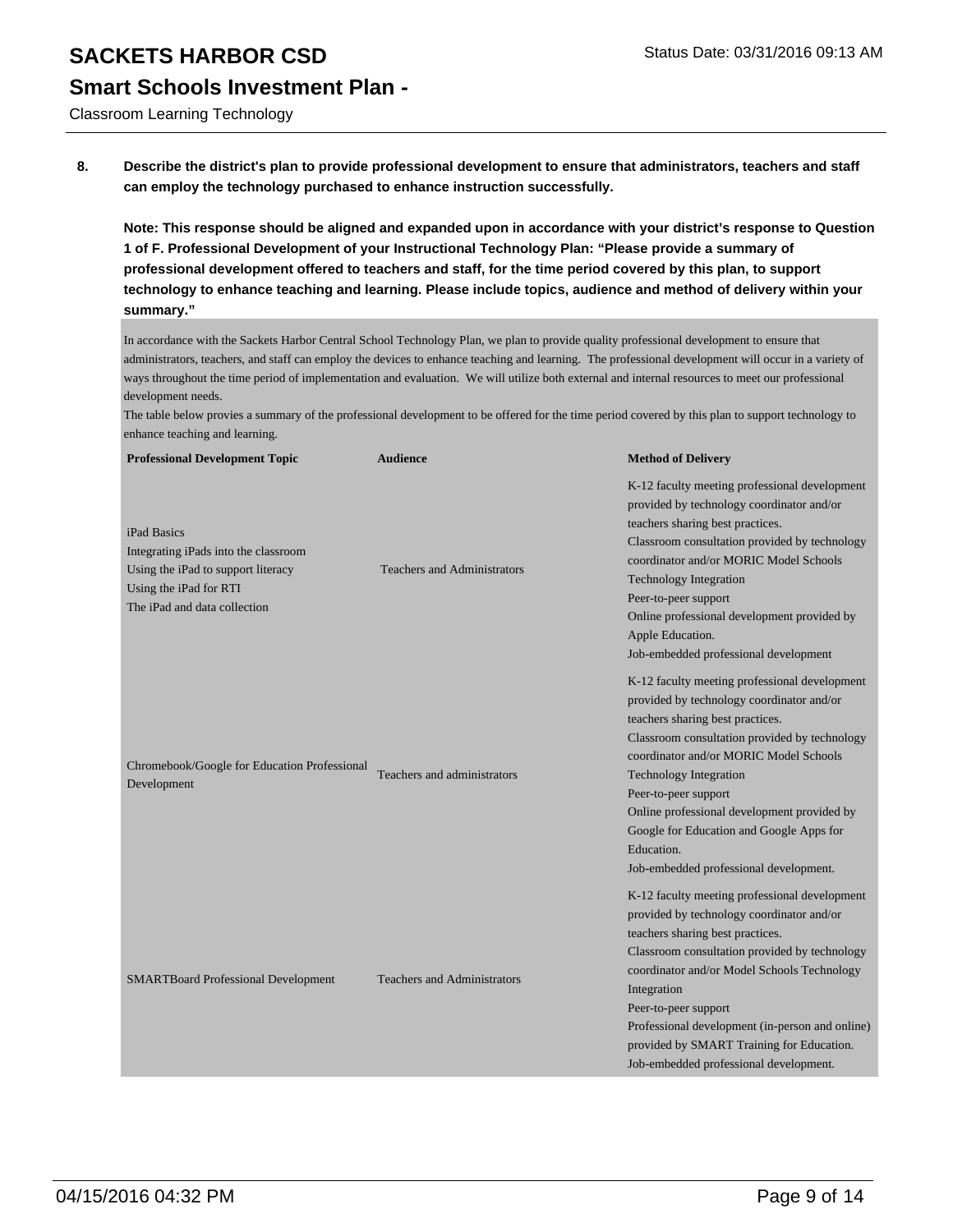#### **Smart Schools Investment Plan -**

Classroom Learning Technology

**9. Districts must contact the SUNY/CUNY teacher preparation program that supplies the largest number of the district's new teachers to request advice on innovative uses and best practices at the intersection of pedagogy and educational technology.**

**10. A district whose Smart Schools Investment Plan proposes the purchase of technology devices and other hardware must account for nonpublic schools in the district.**

**Are there nonpublic schools within your school district?**

Yes

**☑** No

**11. Nonpublic Classroom Technology Loan Calculator**

**The Smart Schools Bond Act provides that any Classroom Learning Technology purchases made using Smart Schools funds shall be lent, upon request, to nonpublic schools in the district. However, no school district shall be required to loan technology in amounts greater than the total obtained and spent on technology pursuant to the Smart Schools Bond Act and the value of such loan may not exceed the total of \$250 multiplied by the nonpublic school enrollment in the base year at the time of enactment. See:**

**http://www.p12.nysed.gov/mgtserv/smart\_schools/docs/Smart\_Schools\_Bond\_Act\_Guidance\_04.27.15\_Final.pdf.**

|                                       | 1. Classroom<br>Technology | 2. Public<br>Enrollment | 3. Nonpublic<br><b>Enrollment</b> | l 4. Sum of<br>l Public and | 15. Total Per<br>Pupil Sub-                                                                   | 6. Total<br>Nonpublic Loan |
|---------------------------------------|----------------------------|-------------------------|-----------------------------------|-----------------------------|-----------------------------------------------------------------------------------------------|----------------------------|
|                                       | Sub-allocation             | $(2014 - 15)$           | (2014-15)                         | Nonpublic<br>Enrollment     | lallocation                                                                                   | Amount                     |
| Calculated Nonpublic Loan<br>  Amount |                            |                         |                                   |                             | (No Response)   (No Response)   (No Response)   (No Response)   (No Response)   (No Response) |                            |

**12. To ensure the sustainability of technology purchases made with Smart Schools funds, districts must demonstrate a long-term plan to maintain and replace technology purchases supported by Smart Schools Bond Act funds. This sustainability plan shall demonstrate a district's capacity to support recurring costs of use that are ineligible for Smart Schools Bond Act funding such as device maintenance, technical support, Internet and wireless fees, maintenance of hotspots, staff professional development, building maintenance and the replacement of incidental items. Further, such a sustainability plan shall include a long-term plan for the replacement of purchased devices and equipment at the end of their useful life with other funding sources.**

 $\boxtimes$  By checking this box, you certify that the district has a sustainability plan as described above.

**13. Districts must ensure that devices purchased with Smart Schools Bond funds will be distributed, prepared for use, maintained and supported appropriately. Districts must maintain detailed device inventories in accordance with generally accepted accounting principles.**

 $\boxtimes$  By checking this box, you certify that the district has a distribution and inventory management plan and system in place.

**14. If you are submitting an allocation for Classroom Learning Technology complete this table. Note that the calculated Total at the bottom of the table must equal the Total allocation for this category that you entered in the SSIP Overview overall budget.**

 $\boxtimes$  By checking this box, you certify that you have contacted the SUNY/CUNY teacher preparation program that supplies the largest number of your new teachers to request advice on these issues.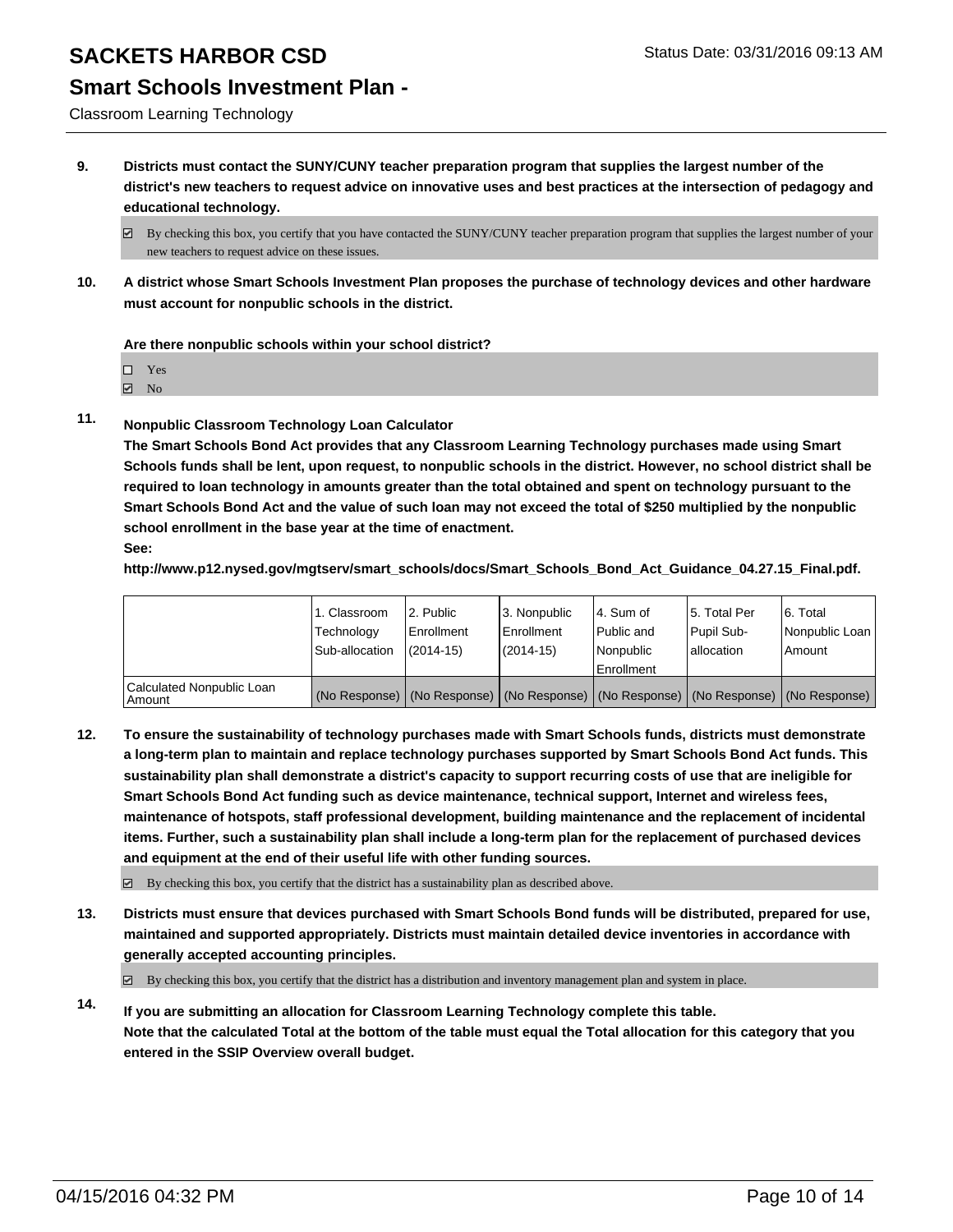#### **Smart Schools Investment Plan -**

Classroom Learning Technology

|                         | Sub-Allocation |
|-------------------------|----------------|
| Interactive Whiteboards | 16,464         |
| <b>Computer Servers</b> | (No Response)  |
| Desktop Computers       | (No Response)  |
| <b>Laptop Computers</b> | 9,050          |
| <b>Tablet Computers</b> | 9,480          |
| <b>Other Costs</b>      | 4,400          |
| Totals:                 | 39,394.00      |

| Select the allowable expenditure<br>type.<br>Repeat to add another item under | Item to be purchased | Quantity | Cost per Item | <b>Total Cost</b> |
|-------------------------------------------------------------------------------|----------------------|----------|---------------|-------------------|
|                                                                               |                      |          |               |                   |
| each type.                                                                    |                      |          |               |                   |
| Interactive Whiteboards                                                       | <b>SmartBoards</b>   | 4        | 4,116         | 16,464            |
| <b>Tablet Computers</b>                                                       | iPads (Bundle of 10) |          | 4,740         | 9,480             |
| <b>Laptop Computers</b>                                                       | Chromebooks          | 50       | 181           | 9,050             |
| <b>Other Costs</b>                                                            | Hardware and cabling | 4        | 274           | 1,096             |
| <b>Other Costs</b>                                                            | iPad cases           | 20       | 50            | 1,000             |
| <b>Other Costs</b>                                                            | Charging carts       |          | 1,152         | 2.304             |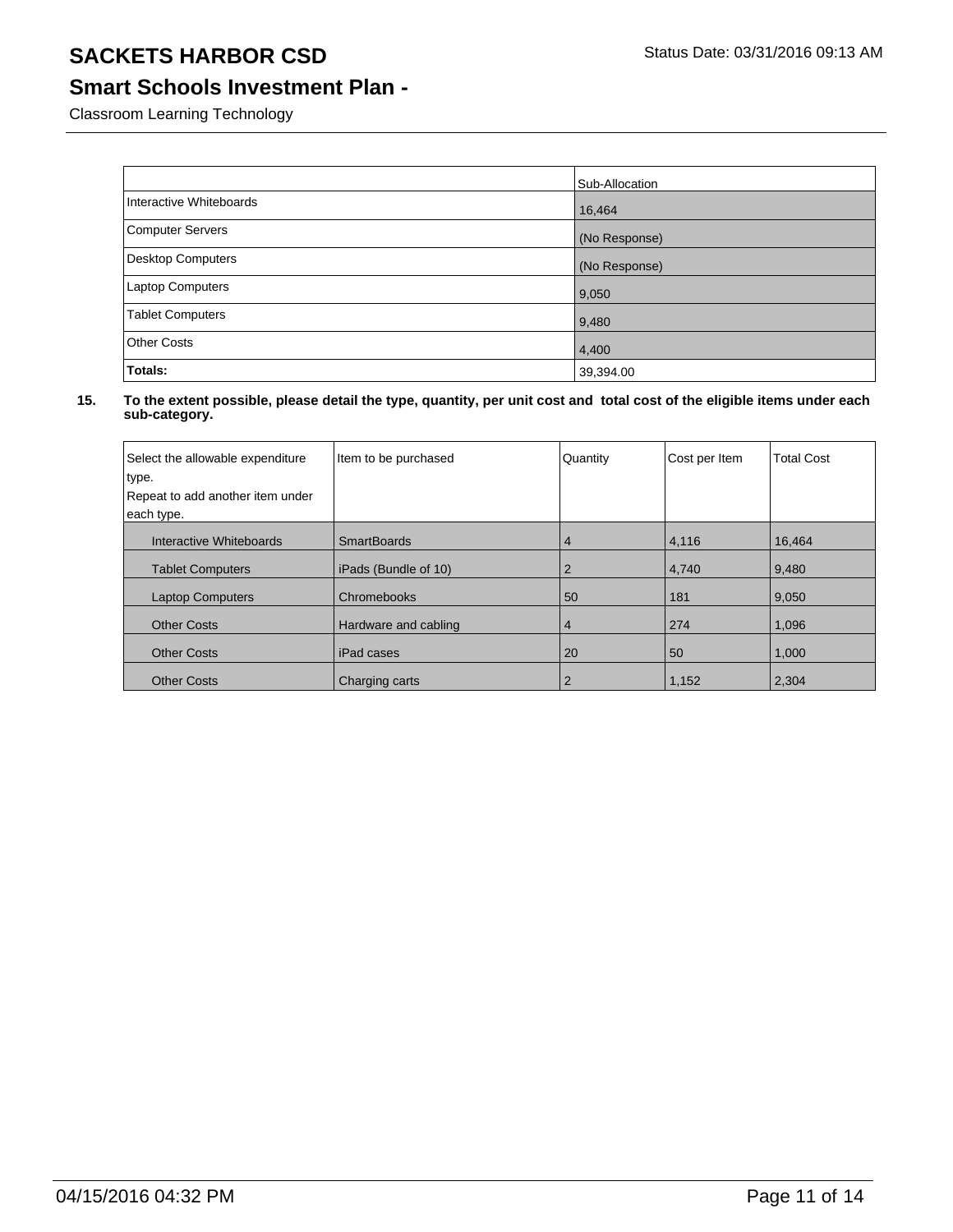#### **Smart Schools Investment Plan -**

Pre-Kindergarten Classrooms

**1. Provide information regarding how and where the district is currently serving pre-kindergarten students and justify the need for additional space with enrollment projections over 3 years.**

(No Response)

- **2. Describe the district's plan to construct, enhance or modernize education facilities to accommodate prekindergarten programs. Such plans must include:**
	- **Specific descriptions of what the district intends to do to each space;**
	- **An affirmation that pre-kindergarten classrooms will contain a minimum of 900 square feet per classroom;**
	- **The number of classrooms involved;**
	- **The approximate construction costs per classroom; and**
	- **Confirmation that the space is district-owned or has a long-term lease that exceeds the probable useful life of the improvements.**

(No Response)

**3. Smart Schools Bond Act funds may only be used for capital construction costs. Describe the type and amount of additional funds that will be required to support ineligible ongoing costs (e.g. instruction, supplies) associated with any additional pre-kindergarten classrooms that the district plans to add.**

(No Response)

**4. All plans and specifications for the erection, repair, enlargement or remodeling of school buildings in any public school district in the State must be reviewed and approved by the Commissioner. Districts that plan capital projects using their Smart Schools Bond Act funds will undergo a Preliminary Review Process by the Office of Facilities Planning.**

| Project Number |  |
|----------------|--|
| (No Response)  |  |

**5. If you have made an allocation for Pre-Kindergarten Classrooms, complete this table. Note that the calculated Total at the bottom of the table must equal the Total allocation for this category that you**

**entered in the SSIP Overview overall budget.**

|                                          | Sub-Allocation |
|------------------------------------------|----------------|
| Construct Pre-K Classrooms               | (No Response)  |
| Enhance/Modernize Educational Facilities | (No Response)  |
| Other Costs                              | (No Response)  |
| <b>Totals:</b>                           |                |

| Select the allowable expenditure | Item to be purchased | Quantity      | Cost per Item | <b>Total Cost</b> |
|----------------------------------|----------------------|---------------|---------------|-------------------|
| type.                            |                      |               |               |                   |
| Repeat to add another item under |                      |               |               |                   |
| each type.                       |                      |               |               |                   |
| (No Response)                    | (No Response)        | (No Response) | (No Response) | (No Response)     |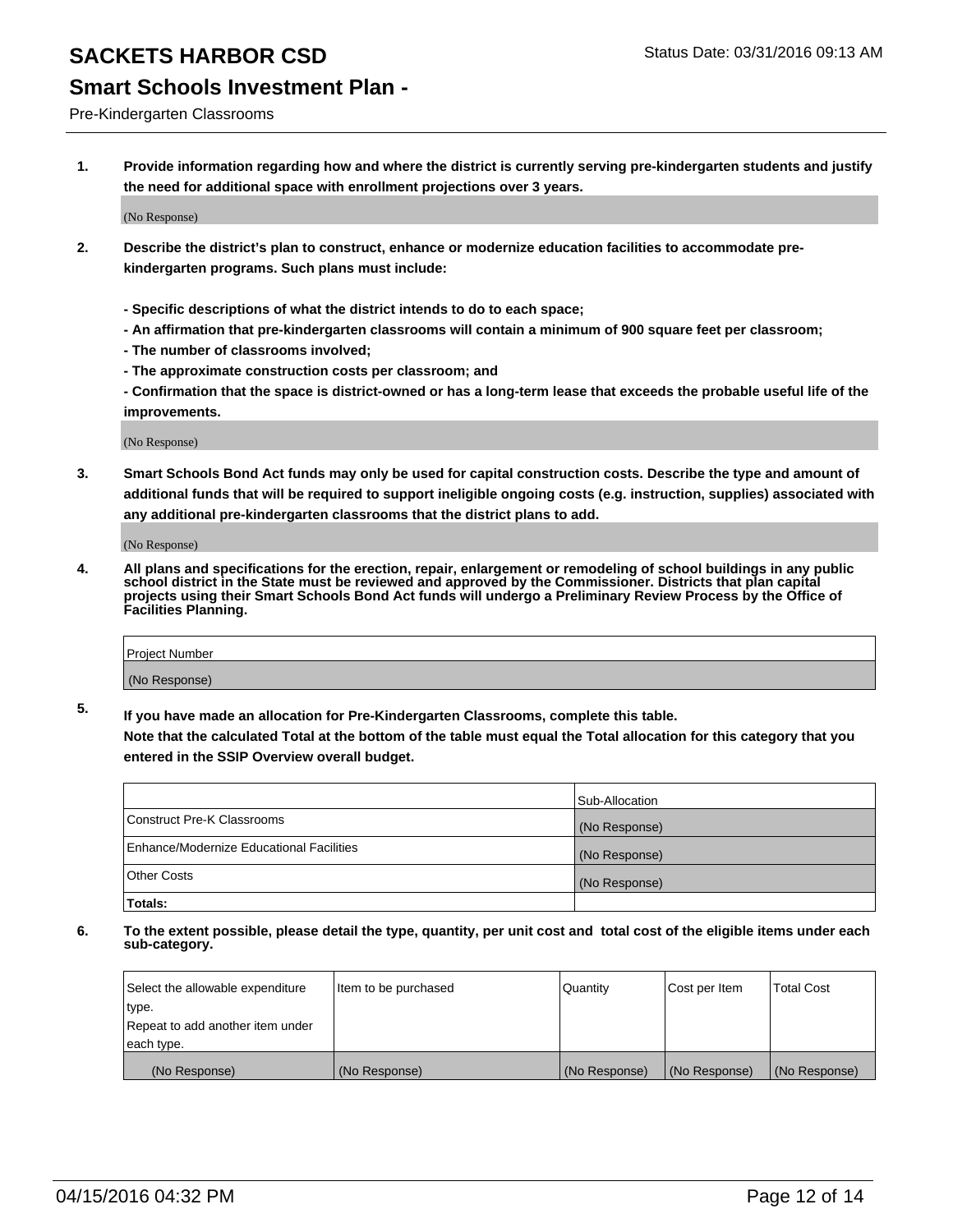### **Smart Schools Investment Plan -**

Replace Transportable Classrooms

**1. Describe the district's plan to construct, enhance or modernize education facilities to provide high-quality instructional space by replacing transportable classrooms.**

(No Response)

**2. All plans and specifications for the erection, repair, enlargement or remodeling of school buildings in any public school district in the State must be reviewed and approved by the Commissioner. Districts that plan capital projects using their Smart Schools Bond Act funds will undergo a Preliminary Review Process by the Office of Facilities Planning.**

| Project Number |  |
|----------------|--|
| (No Response)  |  |

**3. For large projects that seek to blend Smart Schools Bond Act dollars with other funds, please note that Smart Schools Bond Act funds can be allocated on a pro rata basis depending on the number of new classrooms built that directly replace transportable classroom units.**

**If a district seeks to blend Smart Schools Bond Act dollars with other funds describe below what other funds are being used and what portion of the money will be Smart Schools Bond Act funds.**

(No Response)

**4. If you have made an allocation for Replace Transportable Classrooms, complete this table. Note that the calculated Total at the bottom of the table must equal the Total allocation for this category that you entered in the SSIP Overview overall budget.**

|                                                | Sub-Allocation |
|------------------------------------------------|----------------|
| Construct New Instructional Space              | (No Response)  |
| Enhance/Modernize Existing Instructional Space | (No Response)  |
| <b>Other Costs</b>                             | (No Response)  |
| Totals:                                        |                |

| Select the allowable expenditure | Item to be purchased | Quantity      | Cost per Item | <b>Total Cost</b> |
|----------------------------------|----------------------|---------------|---------------|-------------------|
| type.                            |                      |               |               |                   |
| Repeat to add another item under |                      |               |               |                   |
| each type.                       |                      |               |               |                   |
| (No Response)                    | (No Response)        | (No Response) | (No Response) | (No Response)     |